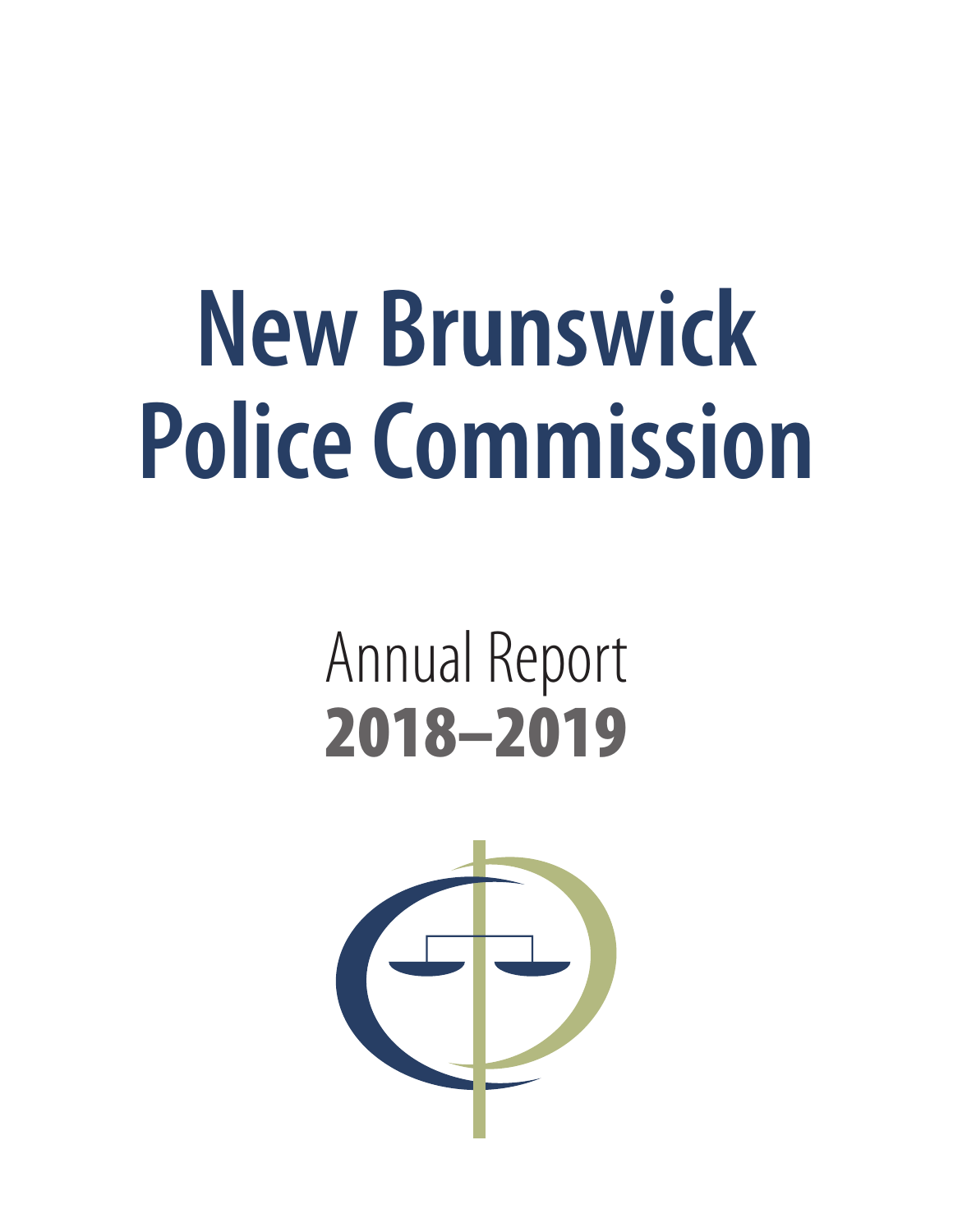#### **New Brunswick Police Commission Annual Report 2018-2019**

Province of New Brunswick PO 6000, Fredericton NB E3B 5H1 CANADA

#### [www.gnb.ca](http://www.gnb.ca)

ISBN 978-1-4605-0959-3 (Bilingual print edition) ISBN 978-1-4605-0960-9 (PDF: English edition)

ISSN 0822-1774 (Bilingual print edition) ISSN 0822-1774 (PDF: English edition)

12608 | 2020.01 | Printed in New Brunswick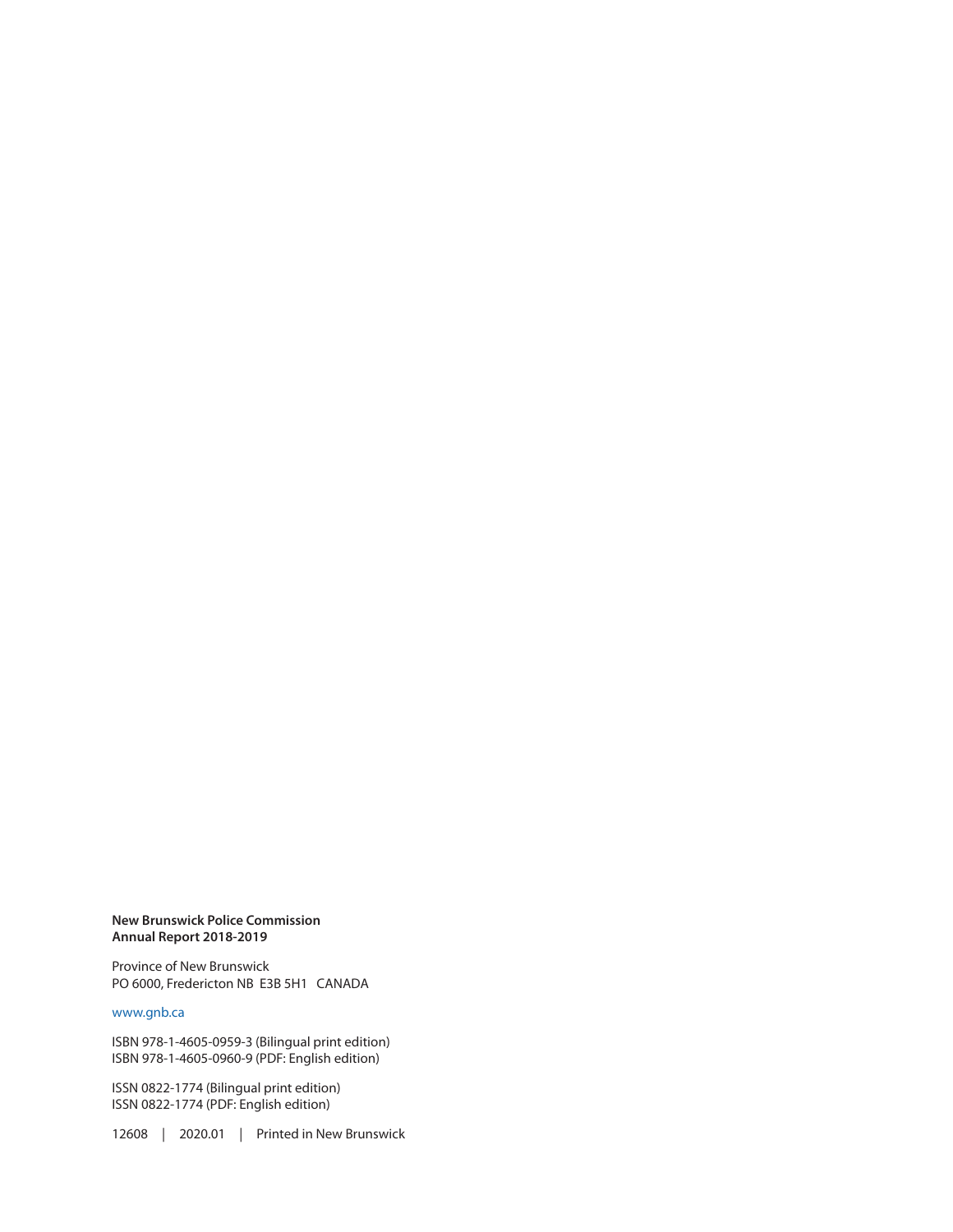#### Transmittal letters

#### **From the Minister to the Lieutenant-Governor**

**The Honourable Brenda Murphy Lieutenant-Governor of New Brunswick**

May it please your Honour:

It is my privilege to submit the annual report of the New Brunswick Police Commission, Province of New Brunswick, for the fiscal year April 1, 2018, to March 31, 2019.

Respectfully submitted,

loal yuguhart

Honourable Carl Urquhart Minister

**From the Chair to the Minister Honourable Carl Urquhart Minister of Public Safety and Solicitor General**

Sir:

I am pleased to be able to present the annual report describing operations of the New Brunswick Police Commission for the fiscal year April 1, 2018, to March 31, 2019.

Respectfully submitted,

lich

Lynn Chaplin Acting Chair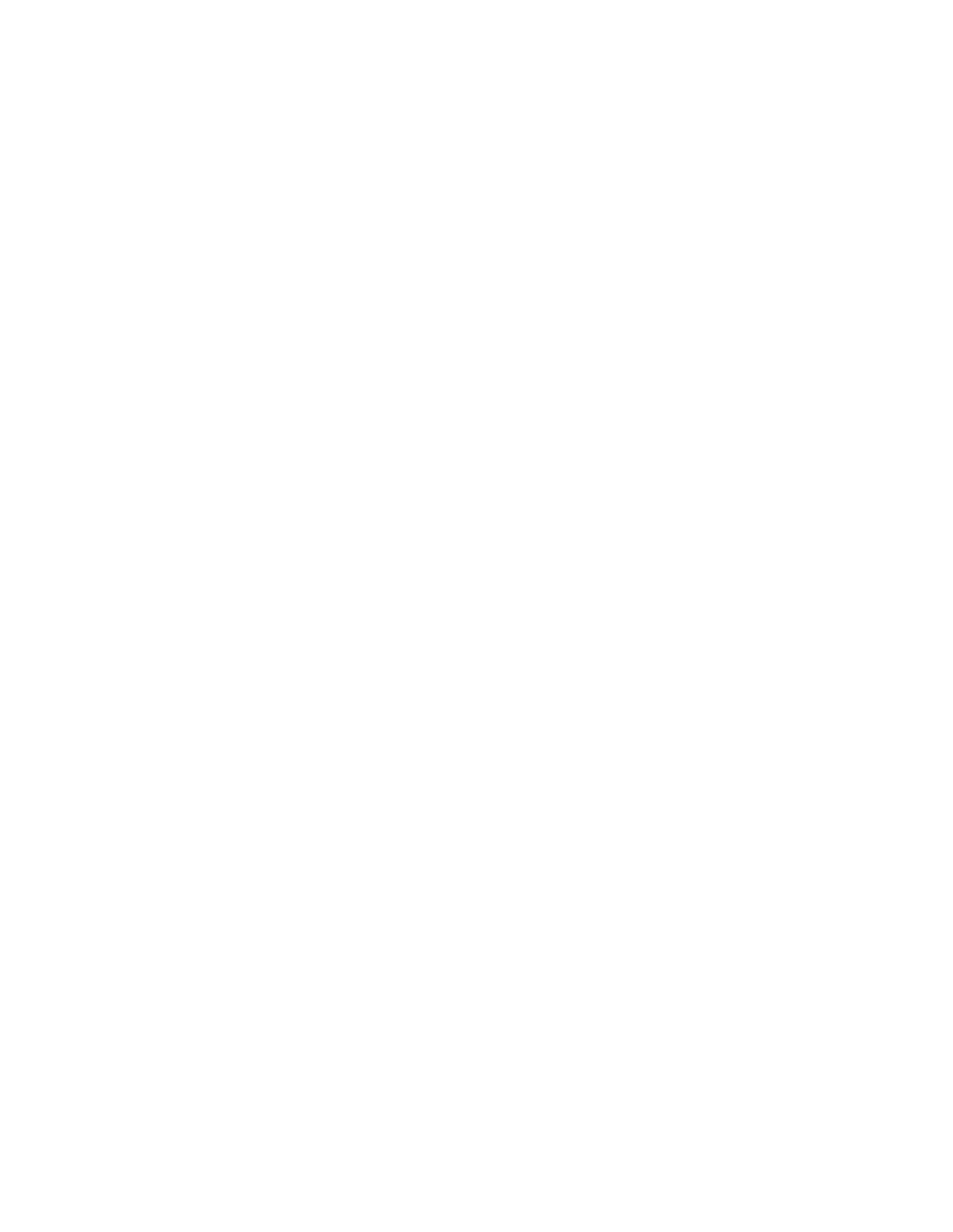### Table of contents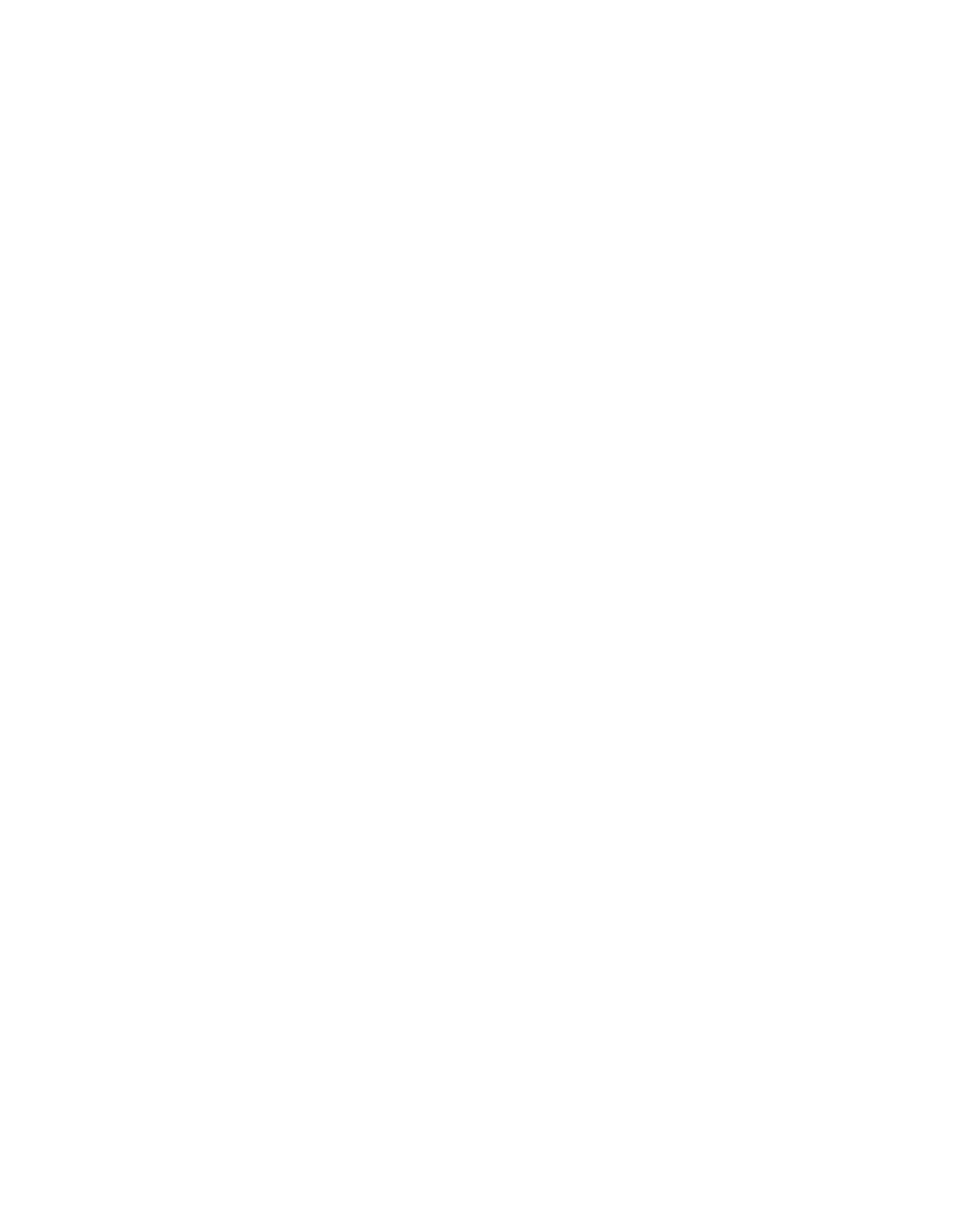### <span id="page-6-0"></span>Chair's message

The past year has seen a number of very significant changes at the New Brunswick Police Commission which have provided us an opportunity to revisit how we can enhance and improve the critical role of providing civilian oversight of policing in the province of New Brunswick.

Along with changes in senior leadership, we have asked the Minister of Public Safety to appoint a third party to review our operations and processes. We look forward to receiving a report later in the year, but have moved forward with redefining ourselves via a new strategic plan.

The three (3) pillars of our new strategic plan are: firming up our foundation of policies, processes and procedures; re-establishing productive partnerships; and, enhancing our internal processes and decision making.

Our values include:

*"Quality Service"* which is dependable, consistent, honest and fair.

*"Accountability"* for our policies, decisions, actions and products.

*"Objectivity"* to make balanced and unbiased decisions

*"Transparency"* for decisions, and a culture that encourages access to information within the law.

We are committed to change, and working with our partners to ensure there is fair and independent oversight of policing in the Province of New Brunswick. All police officers and citizens of New Brunswick deserve nothing less.

In March, we welcomed our new Executive Director, Jennifer Smith, who will provide leadership to all the commitments made in our new Strategic Plan, values document and team charter. As a Commission, we are grateful for the commitment she and the other staff members have made to the challenges that have been faced and are ahead. We look forward to working with our partners who are assisting and supporting us in our role.

Lynn Chaplin Acting Chair, New Brunswick Police Commission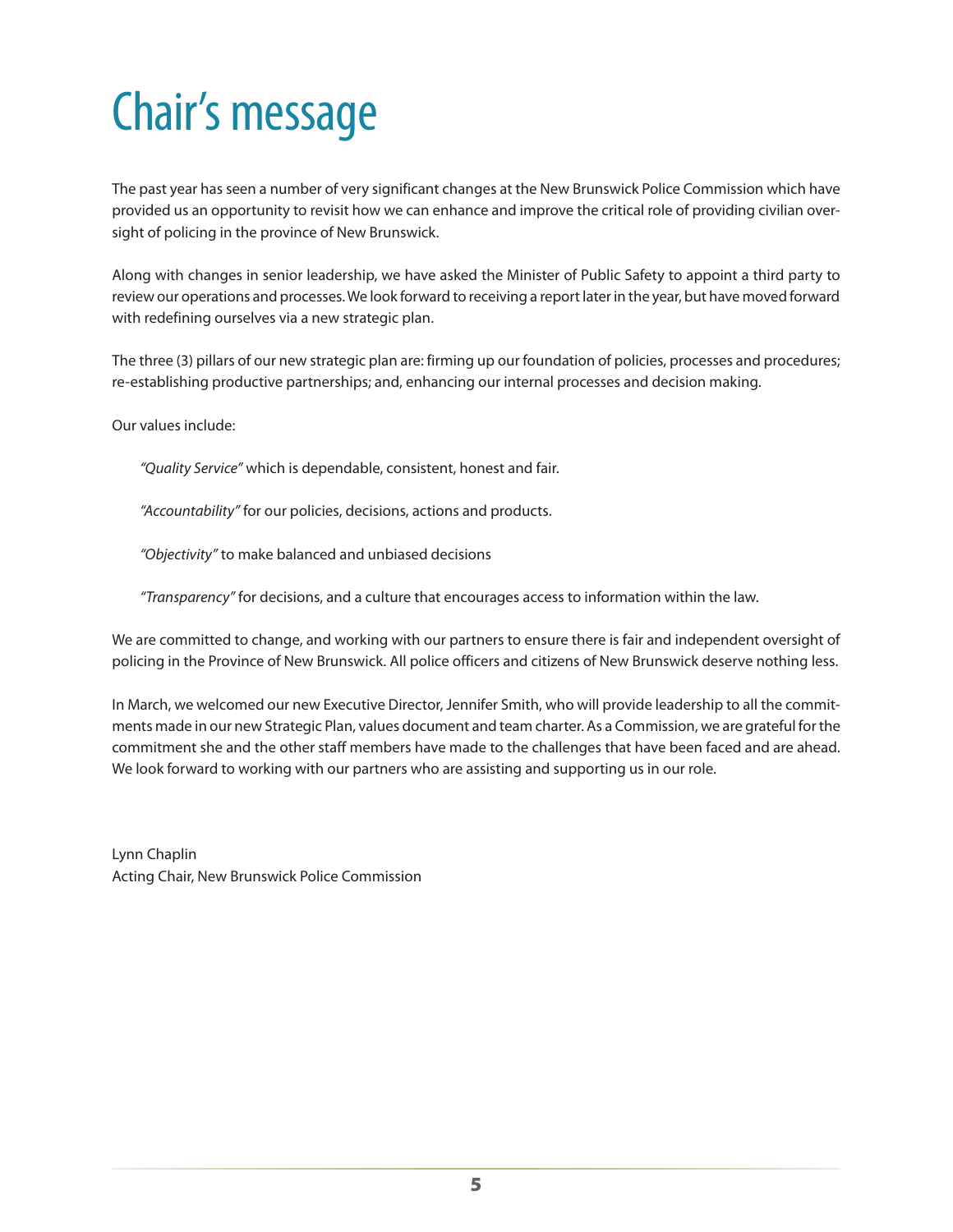### <span id="page-7-0"></span>Top Government Priorities

#### Strategy and Operations Management

The Government of New Brunswick (GNB) uses a Formal Management system built on leading business practices to develop, communicate and review strategy. This process provides the Public Service with a proven methodology to execute strategy, increase accountability and continuously drive improvement.

The development of the strategy, using the Formal Management system, starts with our governments roadmap for the future of New Brunswick that focuses on key priorities and the importance of public accountability.

#### GNB's Top Priorities:

#### **Affordable and Responsive Government**

Getting our financial house in order will make it possible for government to be responsive and provide sustainable high-quality public services for all New Brunswickers.

#### **Dependable Public Health Care**

New Brunswickers deserve a sustainable, high-quality health-care system where they are able to access the services they need when they need them.

#### **World-class Education**

New Brunswick's young people need access to a world-class education, so they can make the most of their lives and compete in future job markets.

#### **Energized Private Sector**

All New Brunswickers benefit from a thriving private sector. Increasing private sector investment, growing our labour force and being home to successful businesses of all sizes is good for our province.

#### **Vibrant and Sustainable Communities**

Vibrant communities are places people want to call home. More vibrant and sustainable communities make for a more resilient province.

#### **High-performing Organization**

All New Brunswickers benefit when engaged and empowered civil servants use their talents and skills to make our province a better place.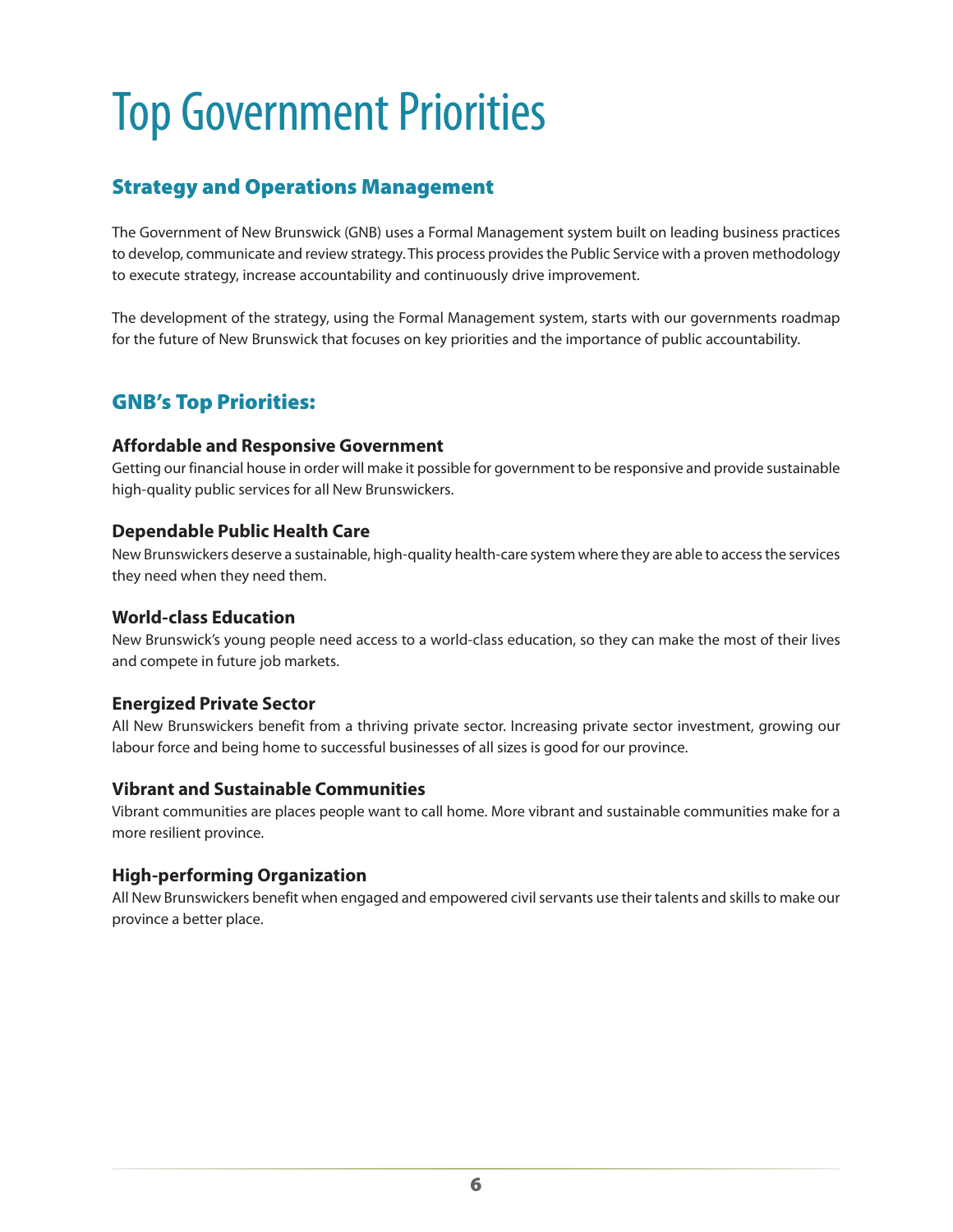### <span id="page-8-0"></span>**Highlights**

**During the 2018-2019 fiscal year, the New Brunswick Police Commission focused on these strategic priorities through:**

- **• Commission members activities:** Commission members met a total of thirteen times with one of the meetings being held in Saint John, New Brunswick. There was a changeover in the positions of the Chair and the Executive Director and two new Board members were appointed.
- **• Modernization:** a new Strategic Plan 2019-2021 emerged following consultation and workshops along with an updated Vision, Values and Mandate statement to re-establish priorities and a mark a pathway for innovation and change.
- **• Collaboration:** The Commission maintained its partnership with the Canadian Association for Civilian Oversight of Law Enforcement (CACOLE), a national non-profit organization of agencies involved in the oversight of policing in Canada.
- **• Working groups:** The Commission continued to be a partner in the Department of Public Safety's Sexual Crimes Working Group, along with community groups, government organizations and police agencies to advance discussions in the areas of sexual crime victimization.
- **• Knowledge transfer/sharing:** presentations on various aspects of the New Brunswick *Police Act* were made to the Chiefs of Saint John Police Force and Kennebecasis Regional Police Force and their senior management teams.
- **• Workforce training:** two staff members attended training courses, one of which was Lean Six Sigma Green Belt which marked an investment in improving process and services to clients filing complaints. In addition, staff and Commission Board members received media and settlement conference training to improve efficiencies and communications in service delivery.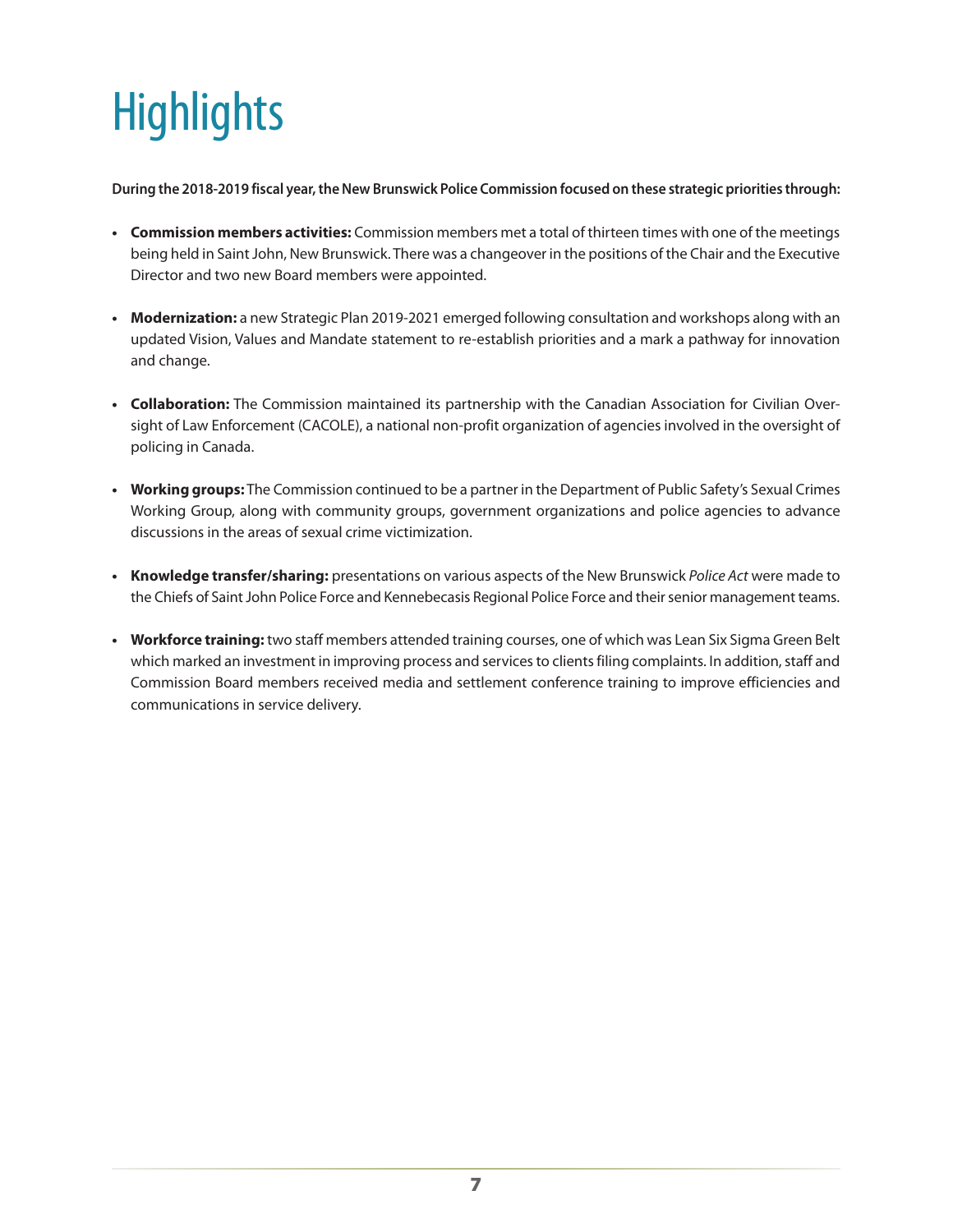### <span id="page-9-0"></span>Performance measures

| <b>Safeguarding Public Interest</b> | Measures |
|-------------------------------------|----------|
|-------------------------------------|----------|

Promote increased understanding of the commission's mandate and role. Number of outreach presentations.

#### Safeguarding the public interest

#### **Objective of the measure**

Promote increased understanding of the commission's mandate and role.

#### **Measure**

Number of outreach presentations.

#### **Description of measure**

An outreach presentation is delivered to stakeholders, partners, civic authorities and/or law enforcement personnel describing the New Brunswick *Police Act* and the mandate and authorities of the commission pursuant to the Act.

#### **Overall performance**

Staff of the Commission delivered a presentation to senior management of the Kennebecasis Regional Police Force and the Saint John Police Force.

#### **Why do we measure this?**

While the commission's responsibilities and involvement in the disciplinary overview of New Brunswick police forces is becoming better known, the authorities granted to the Commission under the *Police Act* are not as well-known or understood. A better understanding of the Commission's role by stakeholders, partners, civic authorities and law enforcement can foster greater accountability to the public's interest. An increased number of these presentations results in an increase in the information available and a greater familiarity with the Commission.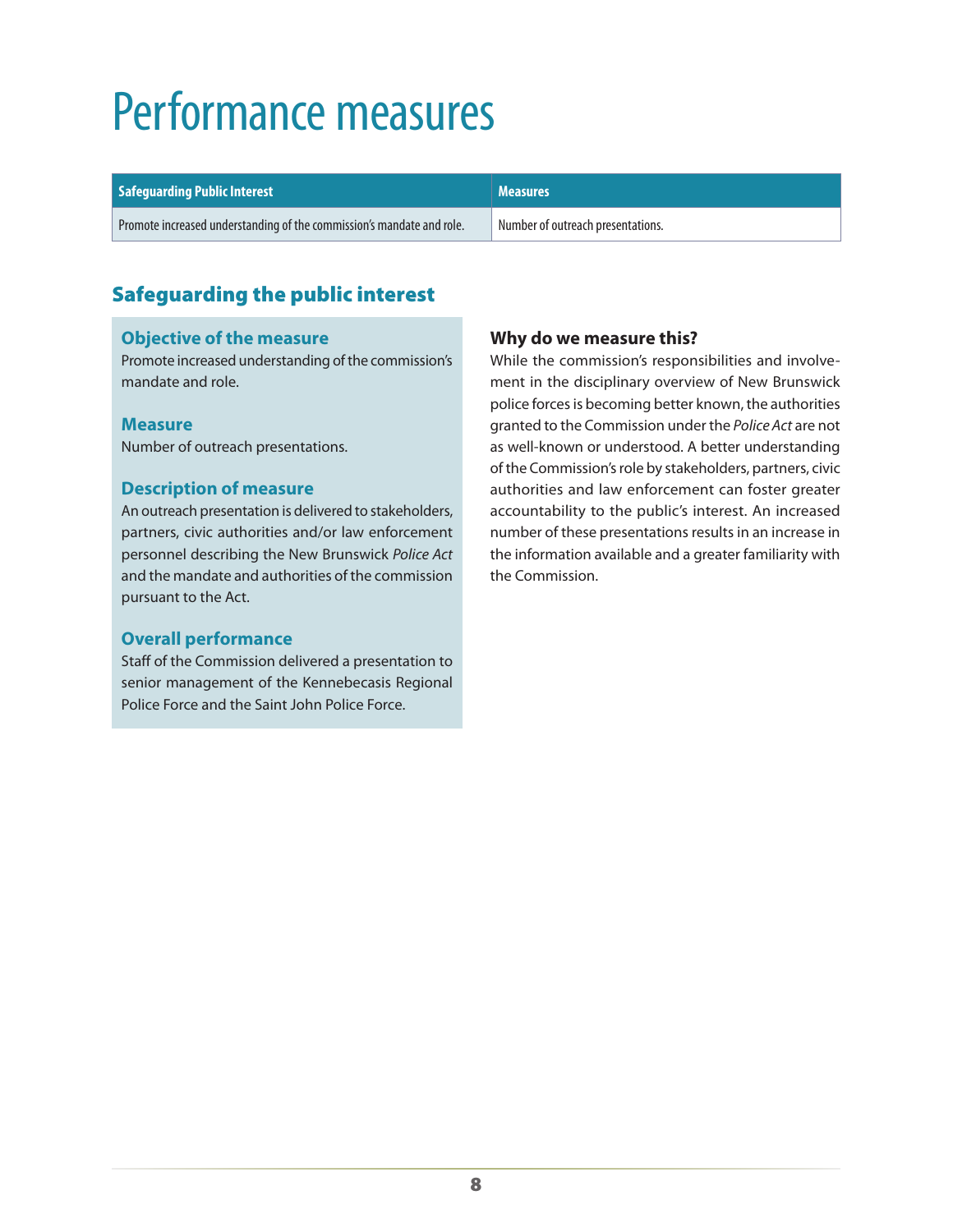### <span id="page-10-0"></span>Overview of Commission operations

The New Brunswick Police Commission's mission is "To safeguard the public interest in New Brunswick Policing". The Commission is an independent civilian oversight body, created by the New Brunswick Police Act, whose mandate is to address complaints regarding the conduct of members of New Brunswick's municipal and regional police forces. The Commission also ensures consistency in corrective and disciplinary measures and investigates matters relating to policing in New Brunswick. It does so in a transparent and accessible manner that ensures that both complainants and police officers subject to a complaint are treated fairly, impartially and with respect.

The New Brunswick Police Commission is committed to the maintenance of high standards of police conduct through the effective, timely and unbiased investigation of public complaints, and by ensuring that all police forces within the province are discharging their responsibilities for the maintenance of adequate levels of policing in an acceptable fashion.

### **Chair** Vacant (at March 31, 2019) **Vice-Chair** Lynn Chaplin Term expires October 7, 2021 **Member** Marc Léger Term expires May 18, 2020 **Executive Director** Vacant (at March 31, 2019) **Member** Robert (Bob) Eckstein Term expires July 4, 2020 **Member** John W. Foran Term expires July 4, 2020 **Associate Director** Jill Whalen **Administrative Officer** Lisa-Marie Walton

#### **High-level organizational chart**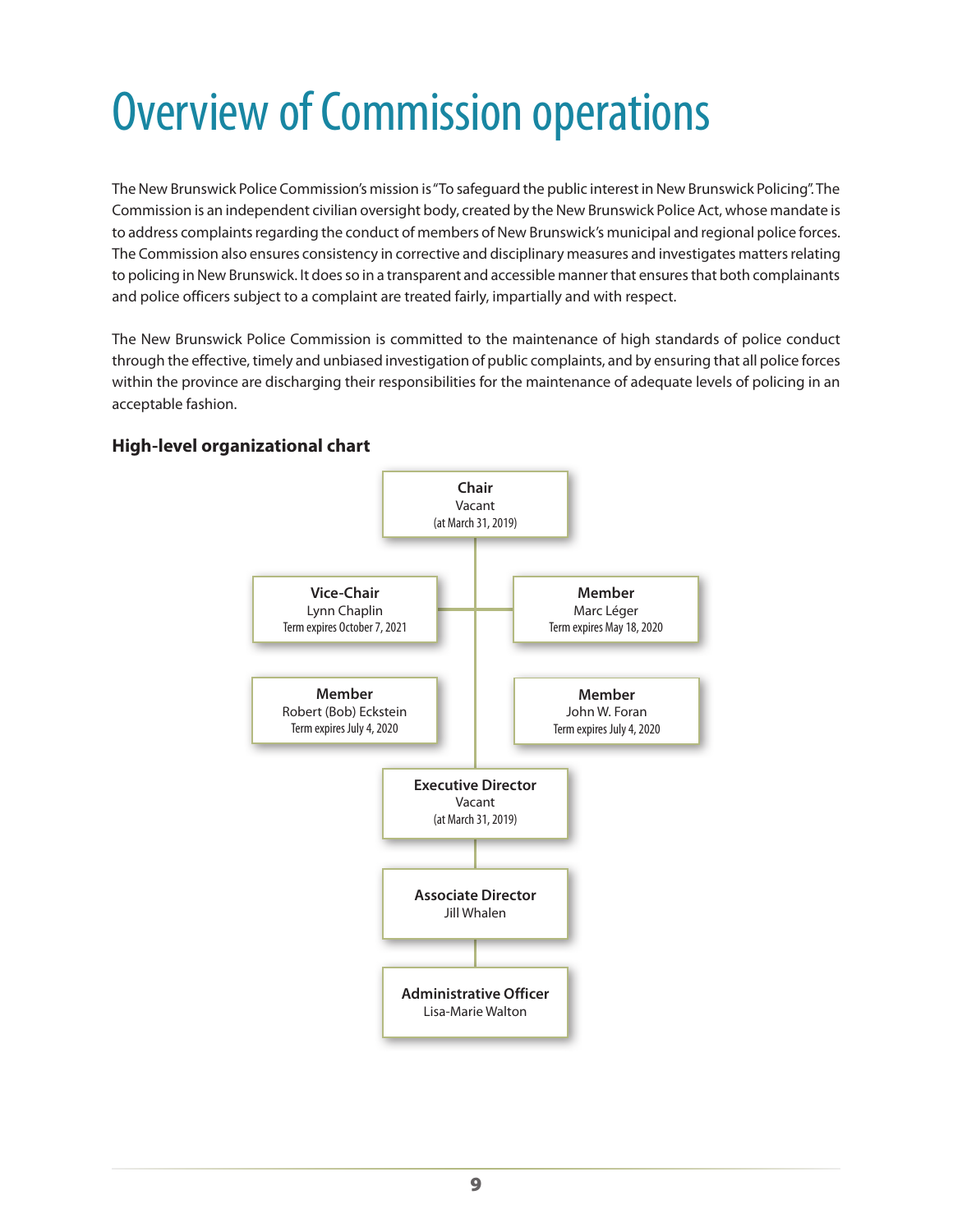### <span id="page-11-0"></span>**Statistics**

#### **Preamble**

The Commission received and monitored 66 files, which consisted of Conduct, Service and Policy complaints and any combination thereof.

- A Conduct Complaint is when a complainant is alleging that the conduct of a police officer was not appropriate (example: an officer is alleged to have used excessive force while arresting a complainant). For a complaint to be considered a conduct complaint the officer must allegedly have breached one or more of the items found in s. 35 of the *Code of Professional Conduct – Police Act*.
- A Service Complaint is when the complainant is alleging that the police force or officer failed to provide them with any service or an inappropriate level of service (example: an officer is alleged to have taken a longer than reasonable amount of time to respond to a call for service).
- A Policy Complaint is when the complainant is alleging that the policy of a policy force is either ineffective or non-existent (example: an officer is alleged to have conducted personal business while in uniform and no policy is in place to address this).

#### **Breakdown of files**

Twenty-two complaints were filed concerning allegations that were uniquely related to conduct; 16 complaints were filed relating to the service of a police force; three complaints contained allegations relating to conduct as well as service and/or policy; and, 25 complaints were deemed "Other" as they were unable to be processed. Files are unable to be processed and, therefore, listed as "Other" status for the following reasons: the complaint exceeded the time limit for filing, the complaint was not within the enumerated breaches of the code, and/or the complaint was against other agencies such as the RCMP or government departments.

#### **Conduct complaints**

There were 25 complaints involving conduct filed against officers employed with municipal and regional police forces in New Brunswick. Thirty-two individual officers with one or more complaints were named resulting in a total of 61 allegations against them.

Most conduct complaints in 2018-2019 alleged that the officer engaged in abuse of authority (22 of the total 61 allegations). Abuse of authority by a police officer includes: detaining/arresting/searching a person without lawful authority; using unnecessary force; acting in a manner that us discourteous, uncivil, abusive or insulting while on duty, or; harassing, intimidating or retaliating against a complainant.

At the end of the fiscal year, 16 of the conduct complaints filed during the year were finalized with nine remaining outstanding. The disposition of the finalized complaints was as follows: seven were summarily dismissed as they were deemed frivolous, vexatious or not made in good faith; four were resolved through informal resolution; two were concluded through a settlement conference; one concluded with no further action being taken as there was insufficient evidence that the police officer(s) committed a breach of the code; jurisdiction was lost on one file as the officer retired or resigned from the police force; and, one file proceeded to arbitration.

A settlement conference is an opportunity for an officer who is alleged to have breached a section of the code to respond to the alleged breach and to reach an agreement with the chief, civic authority or the Commission concerning disciplinary and corrective measures.

An arbitration hearing is held when an officer has allegedly breached a section of the code and either did not present themselves to a settlement conference or when an agreement on suitable disciplinary or corrective measures could not be reached between the chief of police/civic authority/Commission and the subject officer within a reasonable period of time. The decision of an arbitrator at an arbitration hearing is binding for all parties involved.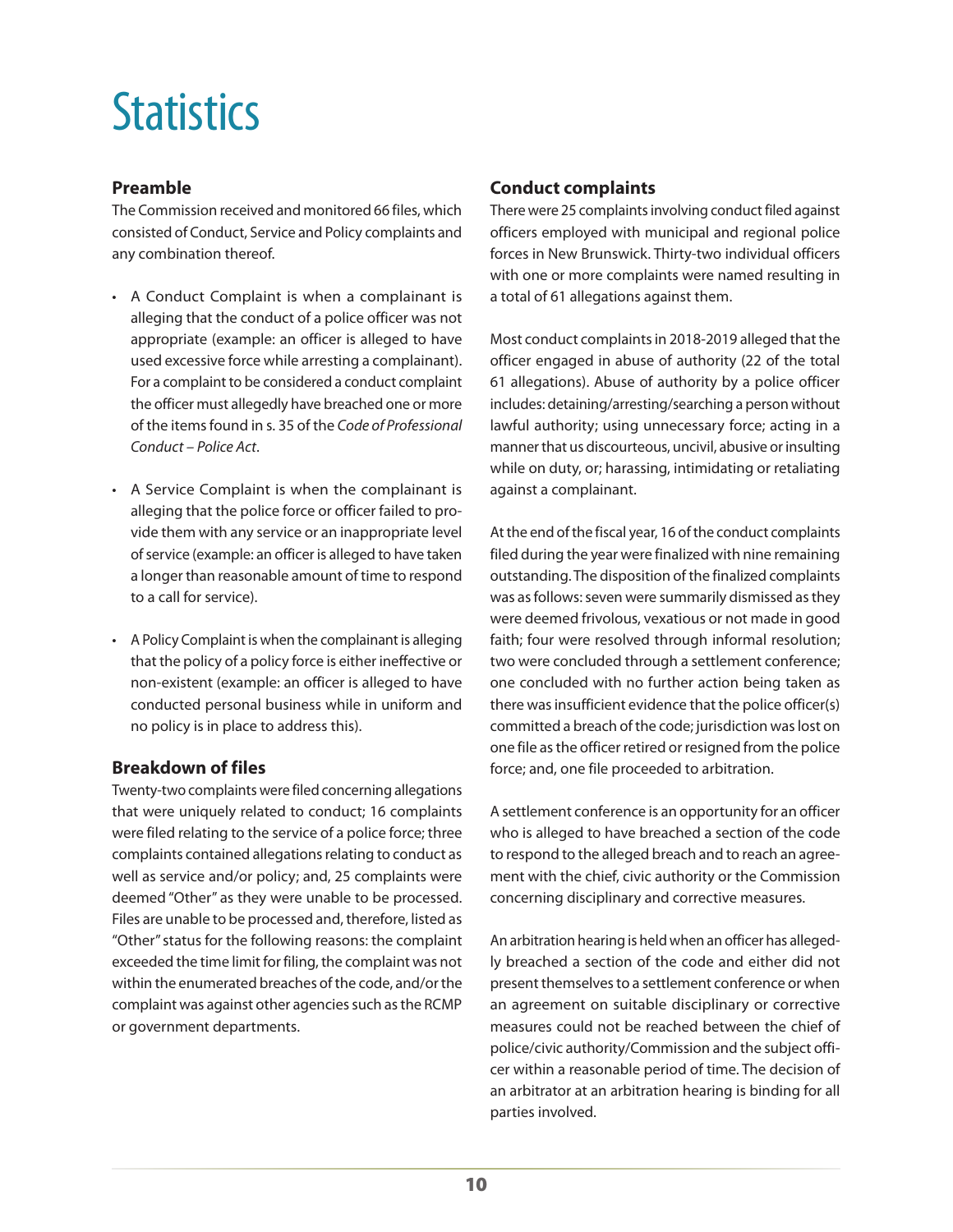#### **Service and Policy complaints**

In the 2018-2019 fiscal year, 16 complaints were filed relating solely to the service of a police force and three complaints\* were filed that alleged conduct as well as service and/or policy issues, for a total of 19 complaints involving service and/or policy.

Fourteen of these complaints were concluded by the end of the fiscal year. Of the concluded complaints, five were resolved, eight were deemed unfounded or required no further action, and one was withdrawn by the complainant.

\*With respect to the three complaints including conduct as well as service/policy allegations, the allegations and final dispositions of these files are included in the "Conduct Complaints" section for the conduct portion of the complaints and the "Service and Policy complaints" section for the service/policy portions.

| <b>Total complaints</b>                                     | <b>Bathurst</b> | <b>BNPP Regional</b> | Edmundston     | Fredericton    | <b>Grand Falls</b> | Kennebecasis   | Miramichi | Saint John | <b>Woodstock</b> | <b>RCMP</b>  | Total |
|-------------------------------------------------------------|-----------------|----------------------|----------------|----------------|--------------------|----------------|-----------|------------|------------------|--------------|-------|
| <b>Conduct Complaints filed</b>                             | 1               | 0                    | 2              | 3              | $\overline{2}$     | 3              | 5         | 4          | $\overline{2}$   | $\mathbf{0}$ | 22    |
| Combination Conduct and Service and Policy complaints filed | 1               | 0                    | 0              |                | 0                  |                | $\theta$  | 0          | $\theta$         | $\mathbf{0}$ | 3     |
| Service Complaints filed                                    | $\mathbf{0}$    | 1                    | 0              | $\overline{2}$ | 1                  | 6              | 1         | 4          |                  | $\theta$     | 16    |
| Policy Complaints filed                                     | 0               | 0                    | 0              | $\theta$       | $\theta$           | $\mathbf{0}$   | $\theta$  | 0          | $\theta$         | $\mathbf{0}$ | 0     |
| Service and Policy complaints filed                         | 0               | 0                    | 0              | $\mathbf{0}$   | $\mathbf{0}$       | 0              | $\theta$  | 0          | $\theta$         | $\mathbf{0}$ | 0     |
| <b>Other</b>                                                | $\overline{2}$  | 0                    | 0              | 3              | $\overline{2}$     | 3              | 3         | 4          | $\theta$         | 8            | 25    |
| <b>Total complaint files</b>                                | 4               | $\mathbf{1}$         | $\overline{2}$ | 9              | 5                  | 13             | 9         | 12         | $\overline{3}$   | 8            | 66    |
| Files outstanding*                                          | 2               | 0                    | 0              | $\theta$       | $\overline{2}$     | $\overline{2}$ | 1         | 3          | 2                | $\mathbf{0}$ | 12    |
| Files carried over**                                        | $\mathbf{0}$    | 0                    |                | 12             | 3                  |                | 1         | 3          | $\Omega$         | $\theta$     | 21    |
| Files carried over and still outstanding***                 | 2               | 0                    |                | ٠              | 0                  |                | $\theta$  |            | $\theta$         | $\mathbf{0}$ | 6     |

\* **Files outstanding are part** of the total number of files, however, were not finalized as of the end of the fiscal period of April 1, 2018 to March 31, 2019.

\*\* **Files carried over are not part** of the total number of files; they are files that were not finalized at the end of previous fiscal years.

\*\*\* **Files carried over and still outstanding** are files carried over from previous fiscal years that were not finalized as of the end of the fiscal period of April 1, 2018 to March 31, 2019.

| <b>Conduct complaints - Allegations</b>                                                                | <b>Bathurst</b> | <b>BNPP Regional</b> | Edmundston | <b>Fredericton</b> | <b>Grand Falls</b> | Kennebecasis | Miramichi | <b>John</b><br>Saint. | <b>Moodstock</b> | <b>Total</b> |
|--------------------------------------------------------------------------------------------------------|-----------------|----------------------|------------|--------------------|--------------------|--------------|-----------|-----------------------|------------------|--------------|
| Conduct complaint files (including conduct portion of conduct<br>and service and/or policy complaints) |                 |                      |            |                    |                    |              |           |                       |                  | 25           |
| Officers subject to Police Act investigation                                                           |                 |                      |            | h                  |                    |              |           |                       |                  | 32           |
| Allegations from files concerning conduct                                                              |                 |                      |            | h                  | 15                 | 8            |           |                       |                  | 61           |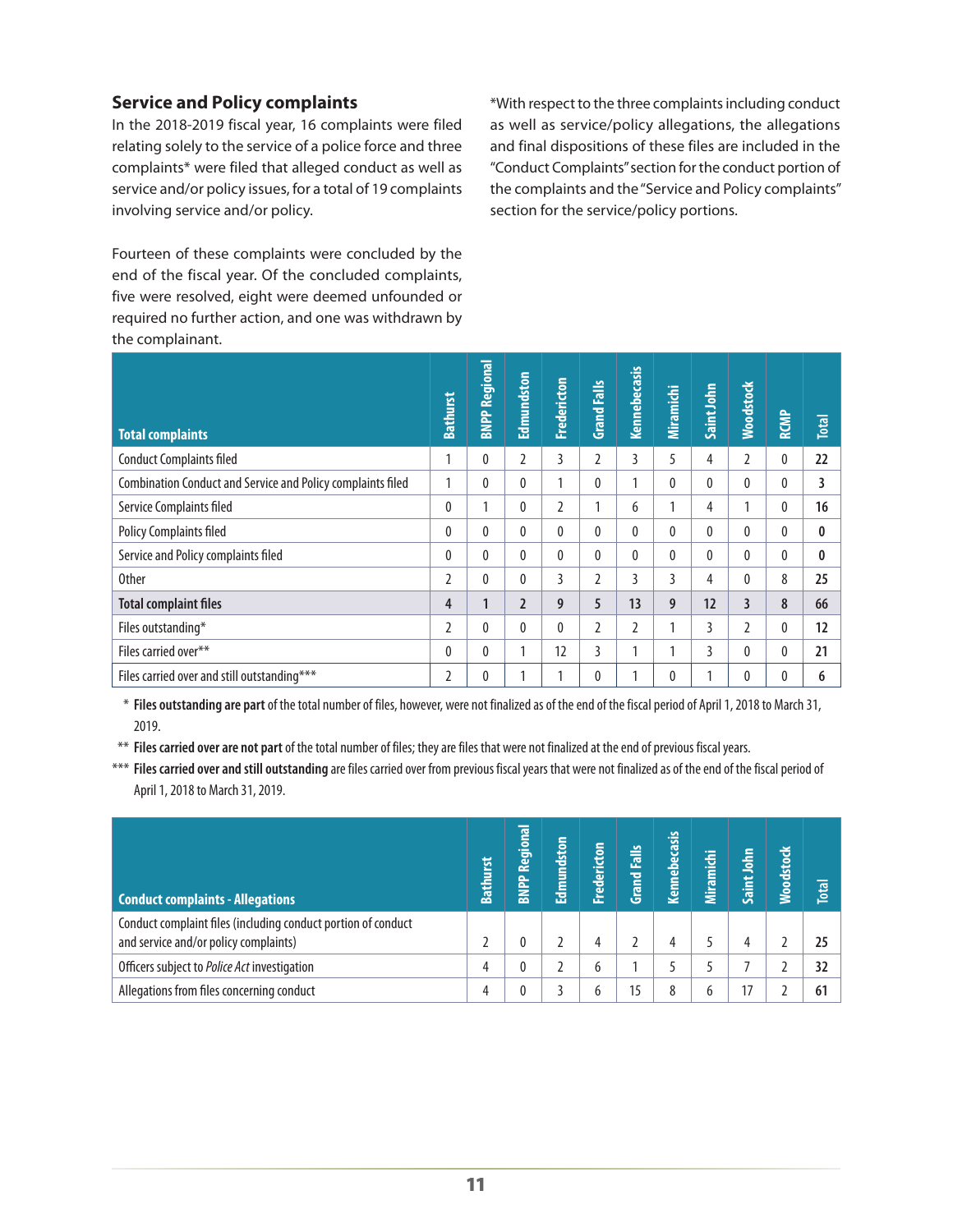|                                                                                               | <b>Bathurst</b> | <b>BNPP Regional</b> | Edmundston        | <b>Fredericton</b> | <b>Grand Falls</b> | Kennebecasis   | Miramichi      | Saint John     | <b>Woodstock</b> | <b>Total</b>   |
|-----------------------------------------------------------------------------------------------|-----------------|----------------------|-------------------|--------------------|--------------------|----------------|----------------|----------------|------------------|----------------|
| <b>Conduct complaints - Breaches of the code</b>                                              |                 |                      |                   |                    |                    |                |                |                |                  |                |
| Discreditable conduct $-35(a)$                                                                | $\pmb{0}$       | 0                    | $\mathbf{1}$      | $\overline{2}$     | $\overline{3}$     | $\mathbf{1}$   | $\mathbf{1}$   | 4              | 0                | 12             |
| Neglect of duty $-35(b)$                                                                      | 1               | 0                    | 2                 | $\mathbf{0}$       | 2                  | 1              | 1              | 4              | 0                | 11             |
| Deceitful behaviour $-35(c)$                                                                  | $\pmb{0}$       | 0                    | $\mathbf{0}$      | $\mathbf{0}$       | $\overline{2}$     | 0              | $\overline{2}$ | $\mathbf{0}$   | 0                | 4              |
| Improper disclosure of information $-35(d)$                                                   | 0               | 0                    | 0                 | $\mathbf{0}$       | 1                  | 1              | $\mathbf{0}$   | $\mathbf{0}$   | 0                | 2              |
| Corrupt practice - 35(e)                                                                      | $\pmb{0}$       | 0                    | 0                 | $\mathbf{0}$       | 1                  | 0              | $\mathbf{0}$   | 0              | 0                | 1              |
| Abuse of authority $-35(f)$                                                                   | 3               | 0                    | 0                 | $\overline{3}$     | $\overline{2}$     | 3              | $\overline{2}$ | $\overline{7}$ | 2                | 22             |
| Improper use and care of firearms $-35(g)$                                                    | $\bf{0}$        | 0                    | 0                 | 1                  | $\mathbf{0}$       | 1              | 0              | 0              | $\theta$         | $\overline{2}$ |
| Damage police force property $-35(h)$                                                         | 0               | 0                    | 0                 | $\mathbf{0}$       | $\theta$           | $\mathbf{0}$   | $\mathbf{0}$   | $\mathbf{0}$   | 0                | 0              |
| Misuse intoxicating liquor or drugs $-35(i)$                                                  | 0               | 0                    | 0                 | $\mathbf{0}$       | 0                  | 0              | $\mathbf{0}$   | 0              | 0                | 0              |
| Convicted of an offence $-35(j)$                                                              | $\pmb{0}$       | 0                    | 0                 | $\mathbf{0}$       | $\mathbf{0}$       | $\mathbf{0}$   | $\mathbf{0}$   | 0              | 0                | 0              |
| Insubordinate behaviour $-35(k)$                                                              | 0               | 0                    | 0                 | $\mathbf{0}$       | 0                  | 1              | $\mathbf{0}$   | $\mathbf{0}$   | 0                | 1              |
| Party to a breach - 35(I)                                                                     | 0               | 0                    | 0                 | $\mathbf{0}$       | $\theta$           | 0              | $\mathbf{0}$   | $\theta$       | 0                | 0              |
| Workplace harassment $-35(m)$                                                                 | 0               | 0                    | 0                 | $\mathbf{0}$       | 4                  | $\mathbf{0}$   | $\mathbf{0}$   | $\overline{2}$ | 0                | 6              |
| <b>Total allegations</b>                                                                      | 4               | $\bf{0}$             | 3                 | 6                  | 15                 | 8              | 6              | 17             | 2                | 61             |
| Allegations deemed frivolous/vexatious*                                                       | 0               | 0                    | 0                 | 4                  | 0                  | 3              | $\overline{2}$ | $\overline{2}$ | 0                | 11             |
| Allegations outstanding<br>(alleged breaches of code determined; however, file not finalized) | 4               | 0                    | 0                 | $\mathbf{0}$       | 15                 | 3              | $\overline{2}$ | 7              | 1                | 32             |
| <b>Conduct complaints - Final disposition of files</b>                                        | <b>Bathurst</b> | <b>BNPP Regional</b> | <b>Edmundston</b> | Fredericton        | <b>Grand Falls</b> | Kennebecasis   | Miramichi      | Saint John     | <b>Woodstock</b> | <b>Total</b>   |
| Summary dismissal (frivolous/vexatious/not made in good faith)                                | 0               | 0                    | 0                 | $\overline{2}$     | $\mathbf{0}$       | 2              | $\overline{2}$ | 1              | 0                | 7              |
| Informal resolution                                                                           | 0               | 0                    | 1                 | 2                  | 0                  | 0              | $\mathbf{0}$   | 0              | 1                | 4              |
| No further action                                                                             | $\pmb{0}$       | 0                    | 0                 | $\mathbf{0}$       | 0                  | 0              | $\mathbf{0}$   | 1              | 0                | 1              |
| Settlement conference                                                                         | $\pmb{0}$       | 0                    | 1                 | $\mathbf 0$        | 0                  | 1              | $\mathbf 0$    | 0              | 0                | $\overline{2}$ |
| Arbitration hearing                                                                           | $\pmb{0}$       | 0                    | 0                 | $\pmb{0}$          | $\mathbf{0}$       | 0              | 1              | 0              | 0                | 1              |
| Withdrawn                                                                                     | $\pmb{0}$       | 0                    | 0                 | $\pmb{0}$          | $\mathbf{0}$       | $\mathbf{0}$   | $\pmb{0}$      | $\mathbf{0}$   | 0                | $\pmb{0}$      |
| Loss of jurisdiction                                                                          | 0               | 0                    | 0                 | $\mathbf 0$        | 0                  | 0              | 1              | 0              | 0                | 1              |
| Files outstanding                                                                             | $\overline{2}$  | 0                    | 0                 | $\pmb{0}$          | 2                  | 1              | 1              | $\overline{2}$ | 1                | 9              |
| <b>Total files</b>                                                                            | $\overline{2}$  | $\mathbf{0}$         | $\overline{2}$    | $\overline{4}$     | $\overline{2}$     | $\overline{4}$ | 5              | $\overline{4}$ | $\overline{2}$   | 25             |
| Settlement conference - previous year                                                         | $\pmb{0}$       | 0                    | 1                 | 1                  | 1                  | 0              | 1              | 1              | 0                | 0              |
| Arbitration hearing - previous year                                                           | 0               | 0                    | $\pmb{0}$         | $\pmb{0}$          | $1*$               | 0              | $\pmb{0}$      | $1*$           | 0                | 0              |

\* Officer resigned at commencement of arbitration hearing resulting in a loss of jurisdiction.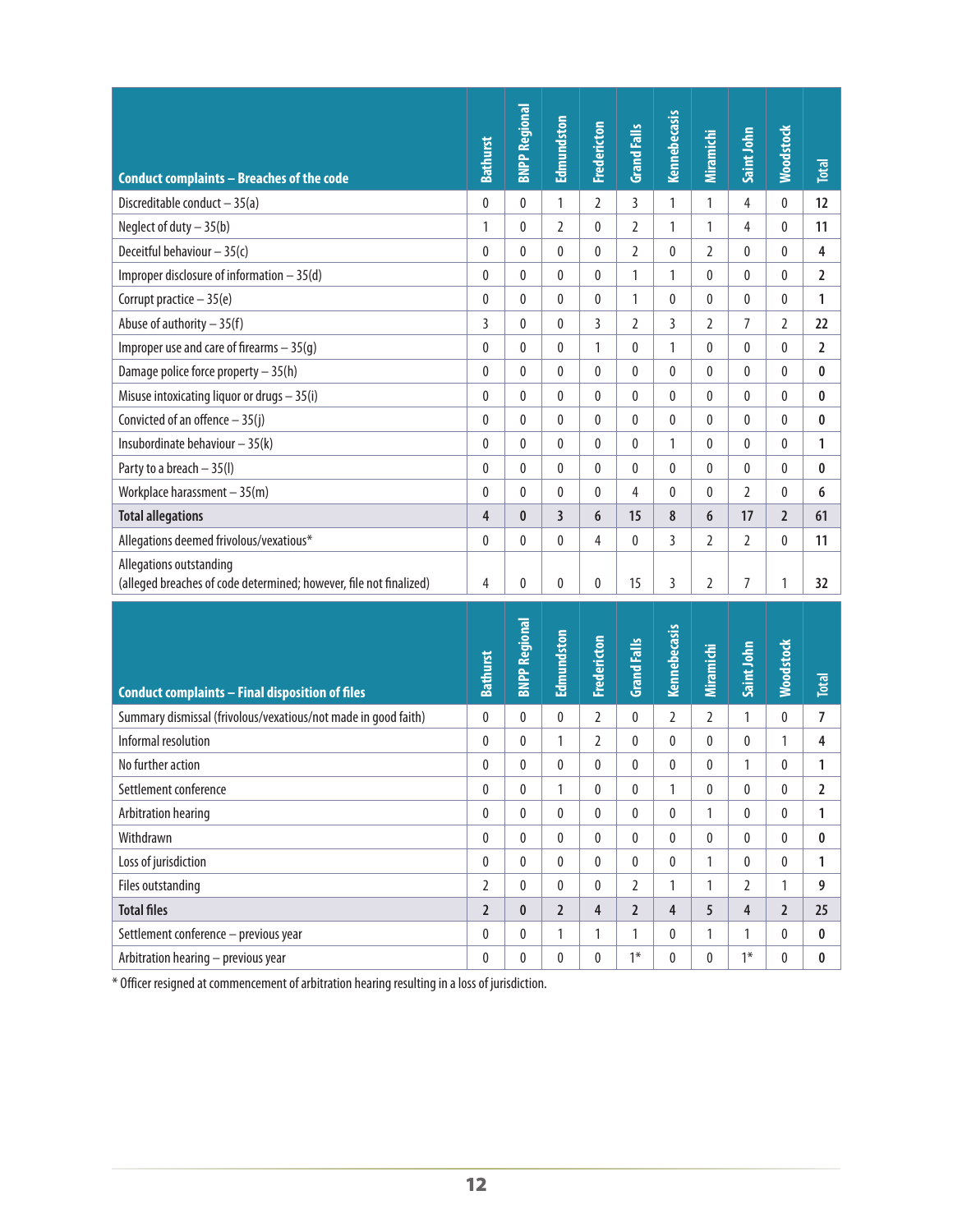### <span id="page-14-0"></span>Financial information

Fiscal year 2018-2019 witnessed continued and significant pressures upon the Commission's limited financial resources, uniquely due to costs incurred within the professional/legal services category of expenditures contained in the "Other Services" expenditure group. While the fees charged by the Commission's legal representatives have not increased, the volume of legal proceedings and research exceeded the budget this fiscal year.

|                        | <b>Budget</b> | <b>Actual</b> |
|------------------------|---------------|---------------|
| Personnel services     | 255.6         | 242.0         |
| Other services         | 93.3          | 162.2         |
| Materials and supplies | 6.1           | 4.8           |
| Property and equipment | 8.0           | 4.0           |
| Total                  | 363.0         | 413.0         |

### Summary of staffing activity

Pursuant to section 4 of the *Civil Service Act*, the Deputy Minister of the Department of Human Resources delegates staffing to each Deputy Head for his or her respective department(s). Please find below a summary of the staffing activity for 2018-2019 for the New Brunswick Police Commission.

| <b>Number of permanent and temporary employees</b><br>as of Dec. 31 of each year |      |      |  |  |  |  |  |
|----------------------------------------------------------------------------------|------|------|--|--|--|--|--|
| <b>Employee type</b>                                                             | 2018 | 2017 |  |  |  |  |  |
| Permanent                                                                        |      |      |  |  |  |  |  |
| <b>Temporary</b>                                                                 |      |      |  |  |  |  |  |
| Total                                                                            |      |      |  |  |  |  |  |

In addition to the staff members, the commission had four members as of Dec. 31, 2018.

The department advertised no competitions.

Pursuant to section 33 of the *Civil Service Act*, no complaints alleging favouritism were made to the acting chair of the Commission and no complaints were submitted to the Ombud.